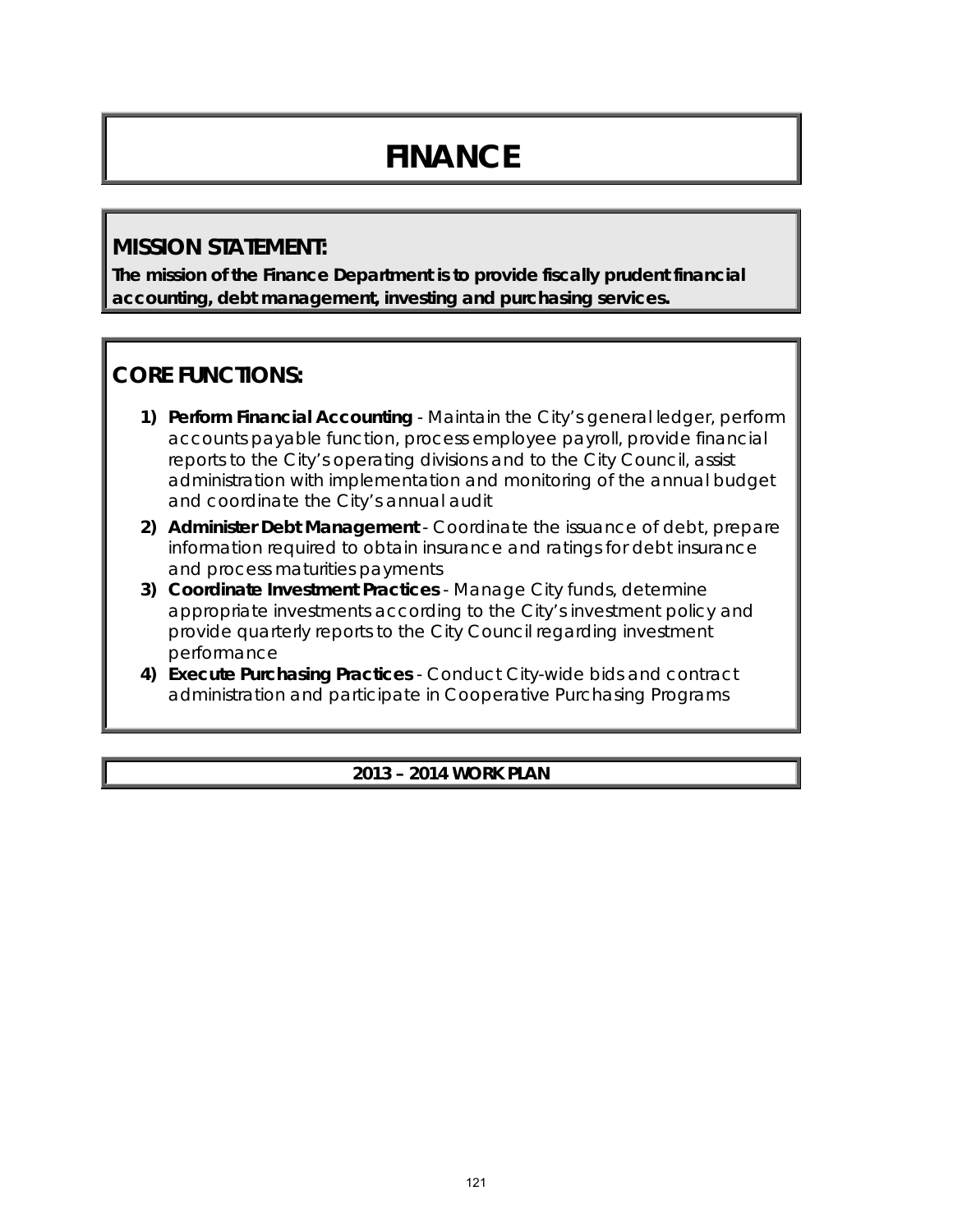# **CORE FUNCTION: #1 Perform Financial Accounting**

#### **Action:**

- Process approximately 12,500 invoices and 7,200 checks
- Issue approximately 90 purchase orders
- Prepare and distribute payroll checks for approximately 375 employees
- Prepare financial reports
- **Prepare construction project status reports**
- Prepare and submit payroll reports to appropriate federal and state agencies
- Distribute W-2 to City employees and submit W-3 wage file to the Social Security Administration (SSA)
- Distribute 1099s and submit file to Internal Revenue Service (IRS)

#### **Activity Measurement:**

- Pay 98% of submitted invoices in the week submitted
- Process 95% of purchase orders within two business days following departmental approval
- **Reconcile construction projects and funding sources monthly**
- Complete 100% of payroll processing by Wednesday prior to payday
- Complete month end processing by the 12<sup>th</sup> working day of the following month
- Complete and distribute financial reports monthly
- Submit pension report and funding to appropriate state agency by the  $15<sup>th</sup>$ of the following month
- Submit Federal Form 941 quarterly report by the end of the month following the end of the quarter (Form 941 reports wages, federal taxes, social security and Medicare withheld and payable)
- Submit quarterly unemployment report by the end of the month following the end of the quarter
- Distribute W-2s to employees by January 31st and submit electronic file (W-3) to Social Security Administration by March 31<sup>st</sup> annually
- Distribute 1099s to non-incorporated vendors by January 31st and submit electronic file to IRS by March 31<sup>st</sup> annually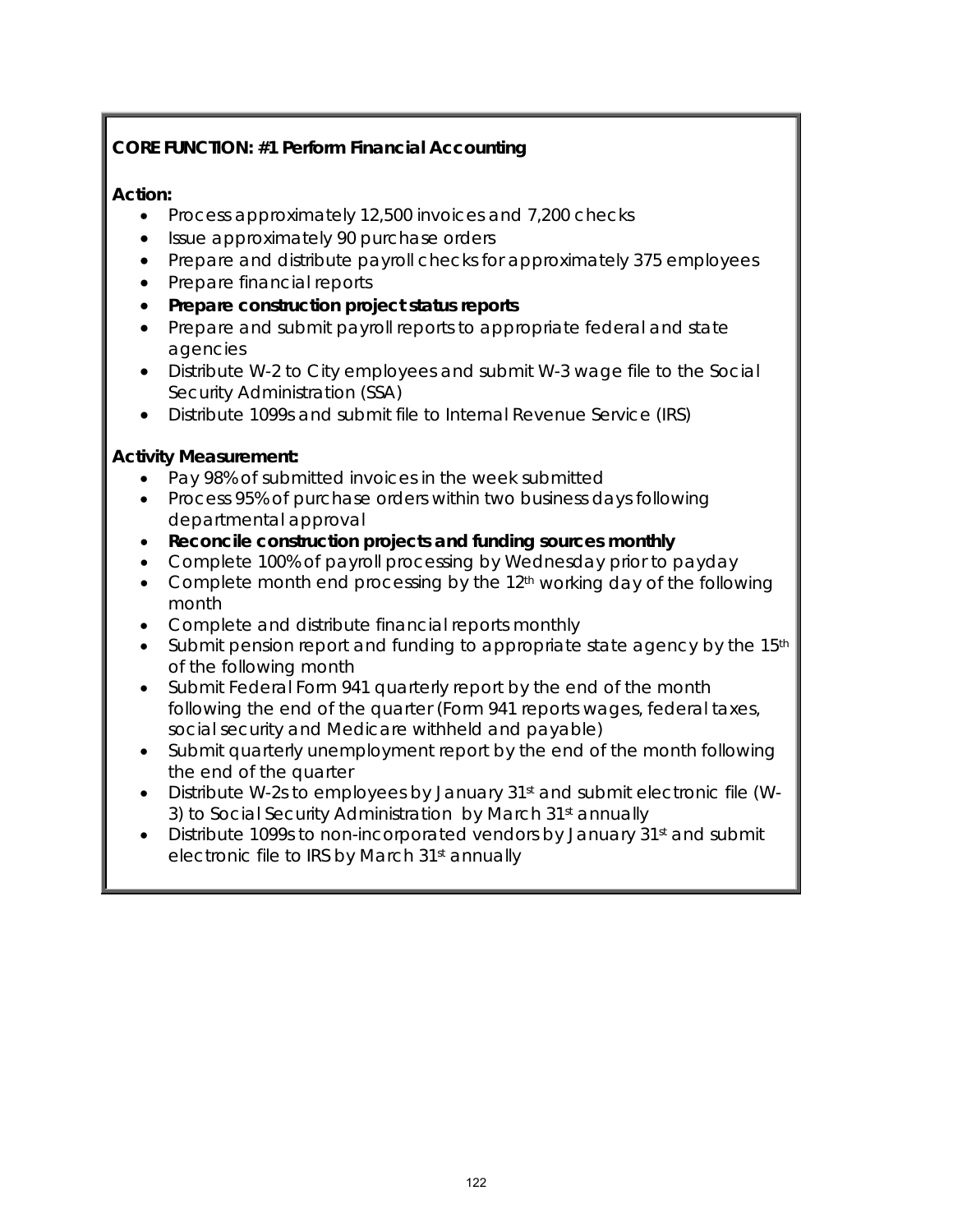## **CORE FUNCTION: #2 Administer Debt Management**

#### **Action:**

- Complete all legal documents required for issuance of debt
- Prepare Preliminary and Final Official Statements
- Prepare presentation to rating agencies and conduct rating agency meetings
- Respond to bond underwriter attorney's inquiries
- Evaluate bids on debt
- Complete process to settle debt
- Prepare all data necessary for continuing disclosure
- Complete continuing disclosure questionnaire
- Make necessary transfers to Interest and Sinking Fund accounts
- Monitor bond reserves for adequate levels of funds
- Review paying agent invoices for accuracy to determine correct amounts were billed
- Insure all debt payments are made on time

#### **Activity Measurement:**

- Complete 100% of all debt issues by established due date
- Complete 100% of debt payments by due date (February 15<sup>th</sup>, April 1<sup>st</sup>, August 15th, October 1st)
- Maintain the City's general obligation bond ratings from *Moody's* (Aa2) and *Standard and Poor's* (AA)

#### **CORE FUNCTION: #3 Coordinate Investment Practices**

#### **Action:**

- Determine the City's cash requirements and investable balances
- Invest balances as established by the City's Investment Policy
- Provide reports to City Council regarding investment performance

#### **Activity Measurement:**

- Maintain cash balances to meet operational needs daily
- Complete and distribute Quarterly Investment Reports to the City Council within one month after the end of the quarter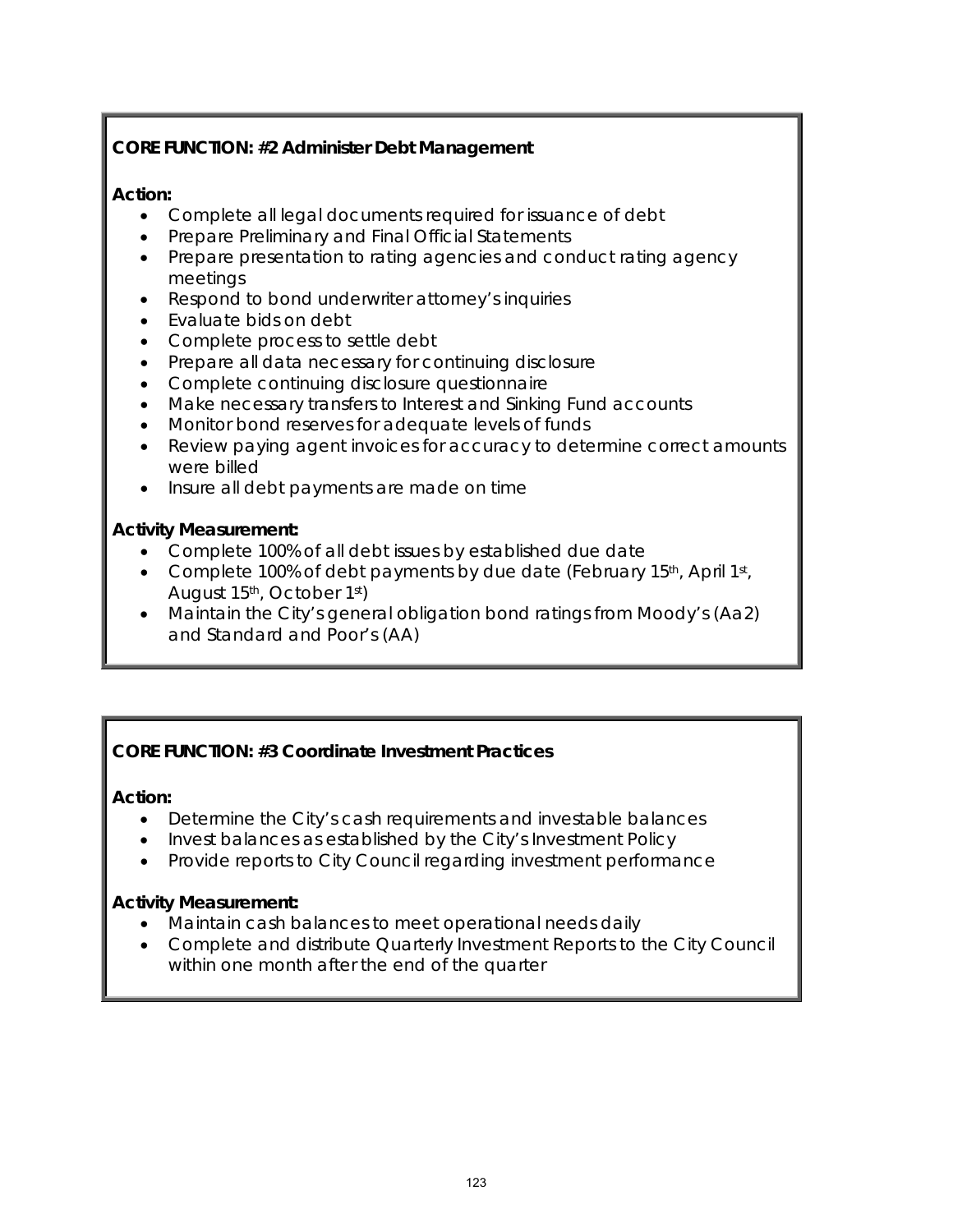## **CORE FUNCTION: #4 Execute Purchasing Practices**

#### **Action:**

- Complete the purchasing process, using the most efficient methods consistent with state law
- Obtain the best price/performance purchases for the City
- Participate in regional cooperative purchasing opportunities

#### **Activity Measurement:**

- Notify the maximum number of vendors/service at least two weeks before the deadline
- Review submitted bids/proposals and offer a recommendation within 2 weeks